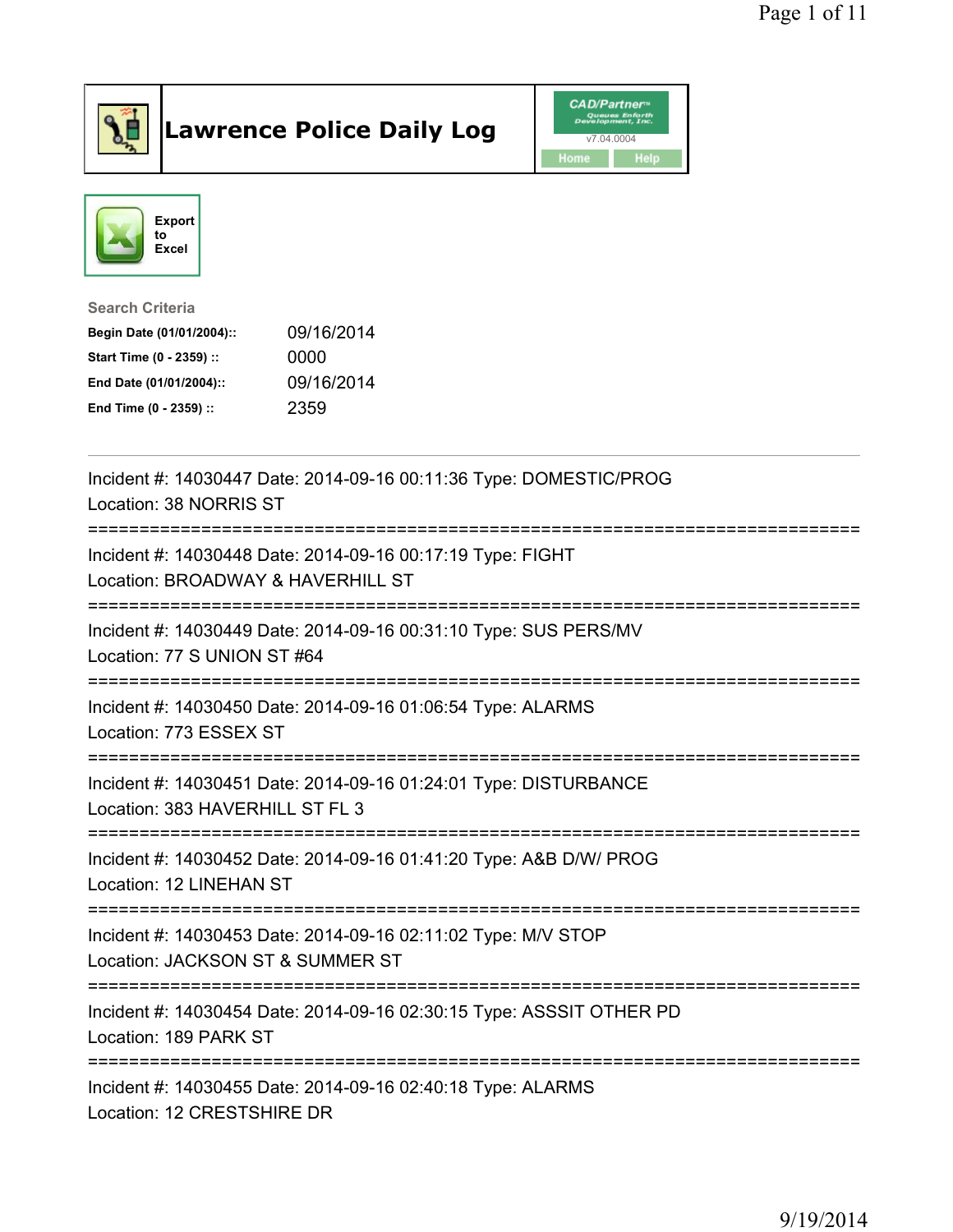| Incident #: 14030456 Date: 2014-09-16 03:09:29 Type: M/V STOP<br>Location: ANDOVER ST & PARKER ST                                           |
|---------------------------------------------------------------------------------------------------------------------------------------------|
| Incident #: 14030457 Date: 2014-09-16 04:05:24 Type: A&B PAST<br>Location: 360 BROADWAY                                                     |
| Incident #: 14030458 Date: 2014-09-16 05:00:37 Type: ALARMS<br>Location: 112 ARLINGTON ST                                                   |
| Incident #: 14030459 Date: 2014-09-16 06:34:08 Type: B&E/PAST<br>Location: 59 HOWARD ST                                                     |
| Incident #: 14030460 Date: 2014-09-16 07:11:23 Type: M/V STOP<br>Location: 700 ESSEX ST<br>====================================             |
| Incident #: 14030461 Date: 2014-09-16 07:19:19 Type: DISTURBANCE<br>Location: BASSWOOD ST & JUNIPER ST<br>=========================         |
| Incident #: 14030464 Date: 2014-09-16 07:37:29 Type: GENERAL SERV<br>Location: 155 HAVERHILL ST<br>==================================       |
| Incident #: 14030462 Date: 2014-09-16 07:37:31 Type: M/V STOP<br>Location: GARDEN ST & UNION ST                                             |
| Incident #: 14030463 Date: 2014-09-16 07:41:54 Type: UNWANTEDGUEST<br>Location: CLASS INK / 1 PARKER ST                                     |
| Incident #: 14030465 Date: 2014-09-16 07:48:24 Type: M/V STOP<br>Location: JACKSON ST & METHUEN ST                                          |
| Incident #: 14030466 Date: 2014-09-16 07:59:32 Type: M/V STOP<br>Location: HAVERHILL ST & NEWBURY ST                                        |
| ;====================================<br>Incident #: 14030467 Date: 2014-09-16 08:00:55 Type: M/V STOP<br>Location: ANDOVER ST & S BROADWAY |
| ====================================<br>Incident #: 14030468 Date: 2014-09-16 08:01:53 Type: M/V STOP<br>Location: S UNION ST & WINTHROP AV |
| Incident #: 14030469 Date: 2014-09-16 08:04:23 Type: M/V STOP                                                                               |

Location: BEDIZELEV CT & JACKCON CT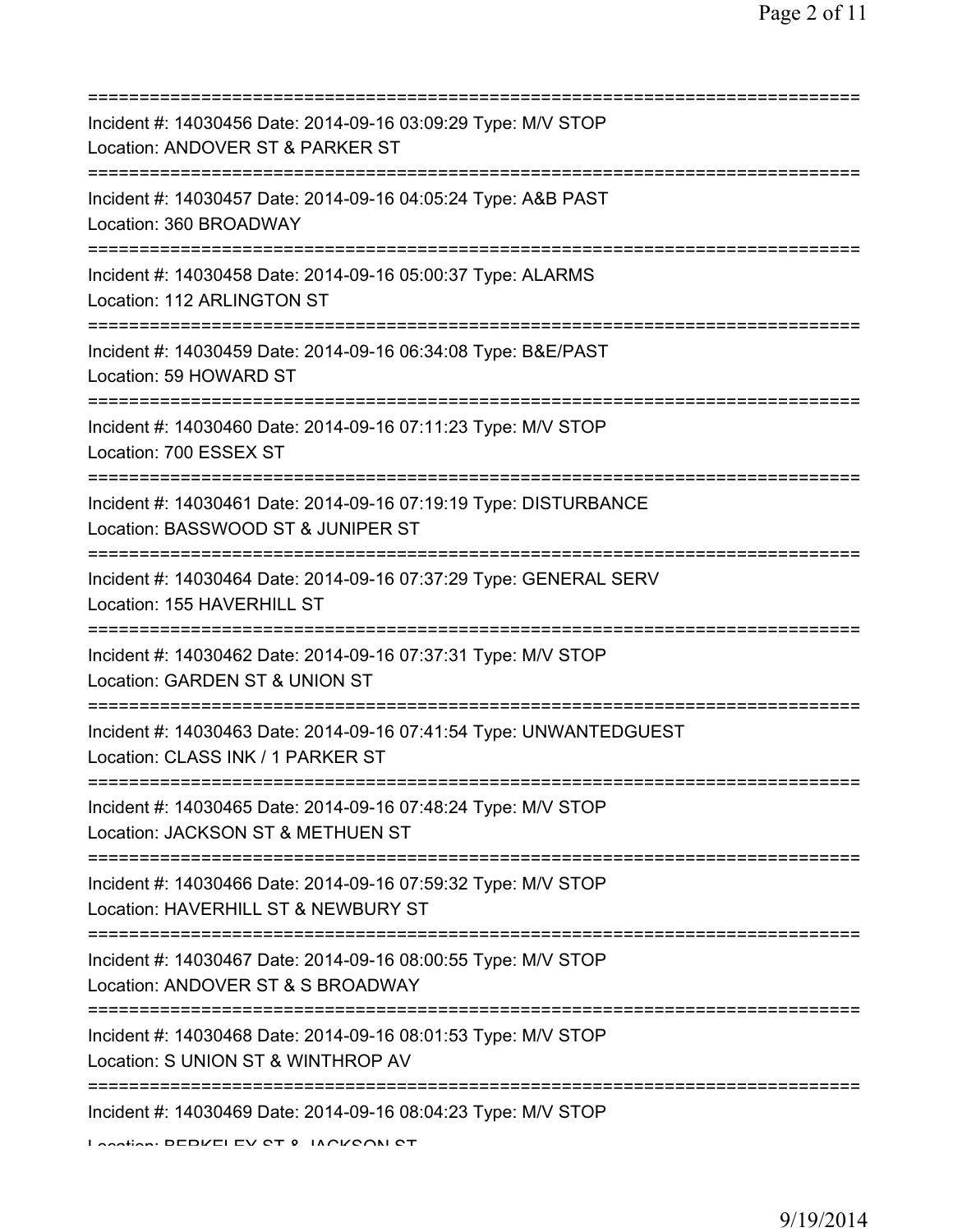| Incident #: 14030470 Date: 2014-09-16 08:05:58 Type: M/V STOP<br>Location: MARSTON & STORROW                                                |
|---------------------------------------------------------------------------------------------------------------------------------------------|
| Incident #: 14030471 Date: 2014-09-16 08:08:27 Type: FIGHT<br>Location: 211 E HAVERHILL ST                                                  |
| Incident #: 14030472 Date: 2014-09-16 08:17:50 Type: M/V STOP<br>Location: EXETER ST & PHILLIPS ST<br>===================================== |
| Incident #: 14030473 Date: 2014-09-16 08:19:43 Type: M/V STOP<br>Location: BODWELL ST & MARGIN ST                                           |
| Incident #: 14030474 Date: 2014-09-16 08:21:01 Type: KEEP PEACE<br>Location: 1 MILL ST                                                      |
| Incident #: 14030475 Date: 2014-09-16 08:27:32 Type: ALARMS<br>Location: GOOD SHEPARD / 412 HAMPSHIRE ST<br>:==================             |
| Incident #: 14030476 Date: 2014-09-16 08:46:46 Type: ALARMS<br>Location: 18 FERN ST                                                         |
| Incident #: 14030477 Date: 2014-09-16 08:46:52 Type: SUS PERS/MV<br>Location: BODWELL ST                                                    |
| Incident #: 14030478 Date: 2014-09-16 09:37:05 Type: M/V STOP<br>Location: FARLEY ST & S BROADWAY                                           |
| Incident #: 14030479 Date: 2014-09-16 09:55:23 Type: TOW OF M/V<br>Location: 17 LAWRENCE ST                                                 |
| Incident #: 14030480 Date: 2014-09-16 09:57:28 Type: NEIGHBOR PROB<br>Location: 8 ATKINSON ST                                               |
| Incident #: 14030481 Date: 2014-09-16 09:58:55 Type: M/V STOP<br>Location: ELM ST & HAMPSHIRE ST                                            |
| Incident #: 14030482 Date: 2014-09-16 10:02:29 Type: M/V STOP<br>Location: ALMA ST & MYRTLE ST                                              |
| Incident #: 14030483 Date: 2014-09-16 10:08:40 Type: TRESPASSING                                                                            |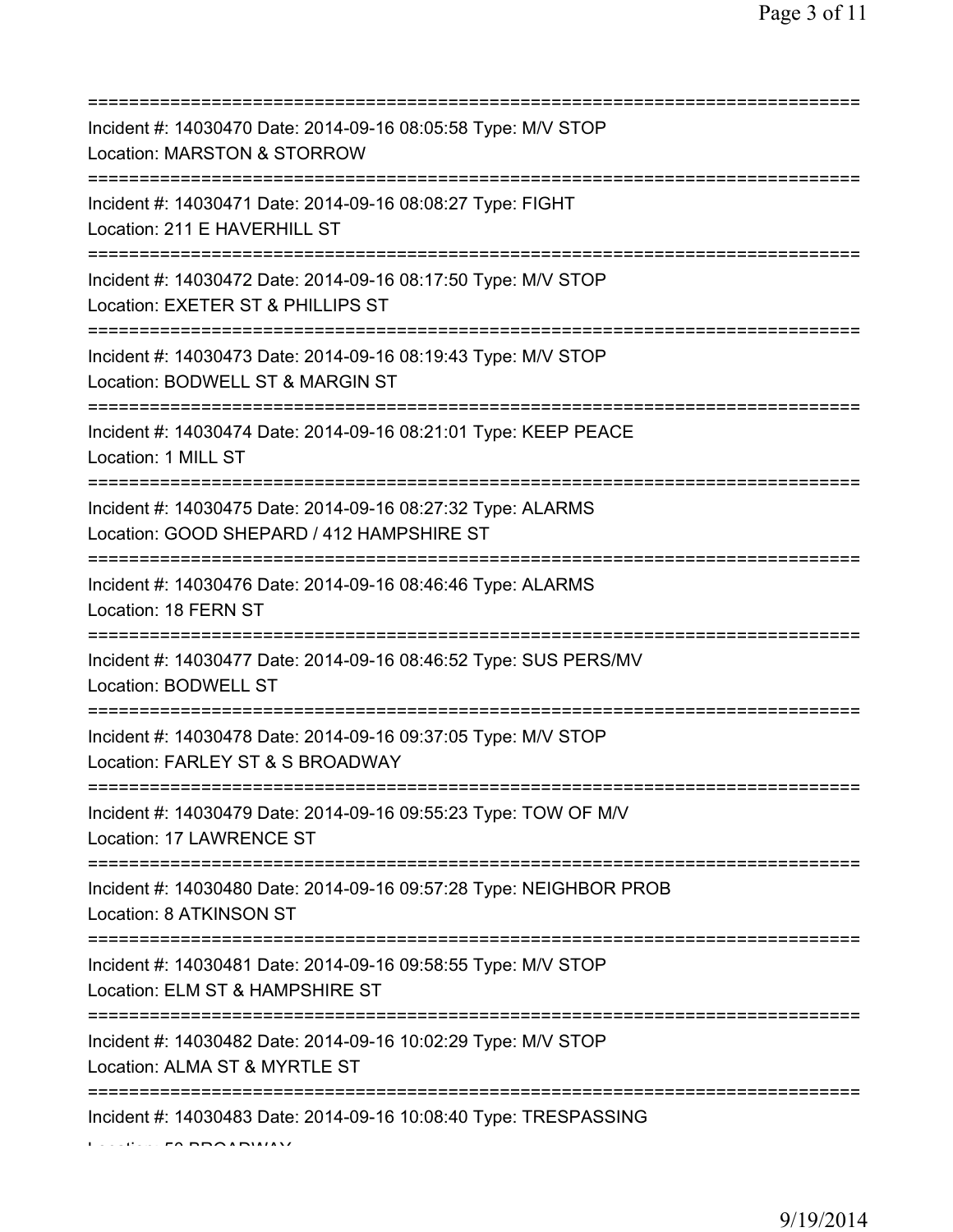=========================================================================== Incident #: 14030484 Date: 2014-09-16 10:19:13 Type: WARRANT SERVE Location: 11 DAISY ST =========================================================================== Incident #: 14030485 Date: 2014-09-16 10:27:26 Type: SUICIDE ATTEMPT Location: 58 AVON ST FL 3RDFL =========================================================================== Incident #: 14030486 Date: 2014-09-16 10:37:52 Type: A&B PAST Location: 165 CRAWFORD ST =========================================================================== Incident #: 14030487 Date: 2014-09-16 10:39:08 Type: B&E FOLLOW UP Location: 381 ESSEX ST =========================================================================== Incident #: 14030488 Date: 2014-09-16 10:49:12 Type: M/V STOP Location: ESSEX ST & HAMPSHIRE ST =========================================================================== Incident #: 14030489 Date: 2014-09-16 10:50:55 Type: TOW OF M/V Location: 159 NEWBURY ST =========================================================================== Incident #: 14030490 Date: 2014-09-16 10:54:06 Type: M/V STOP Location: 59 TREMONT ST =========================================================================== Incident #: 14030491 Date: 2014-09-16 11:02:54 Type: M/V STOP Location: BODWELL ST & WARREN ST =========================================================================== Incident #: 14030492 Date: 2014-09-16 11:04:27 Type: LARCENY/MV/PAST Location: 6 DIAMOND ST #14 =========================================================================== Incident #: 14030493 Date: 2014-09-16 11:09:05 Type: 209A/SERVE Location: 36 ARLINGTON ST =========================================================================== Incident #: 14030494 Date: 2014-09-16 11:14:11 Type: TOW OF M/V Location: BROADWAY & VALLEY ST =========================================================================== Incident #: 14030495 Date: 2014-09-16 11:17:16 Type: M/V STOP Location: 265 LOWELL ST =========================================================================== Incident #: 14030496 Date: 2014-09-16 11:20:30 Type: FORGERY PAST Location: 262 E HAVERHILL ST #11 =========================================================================== Incident #: 14030497 Date: 2014-09-16 11:30:31 Type: STOL/MV/PAS Location: 270 E HAVERHILL ST #9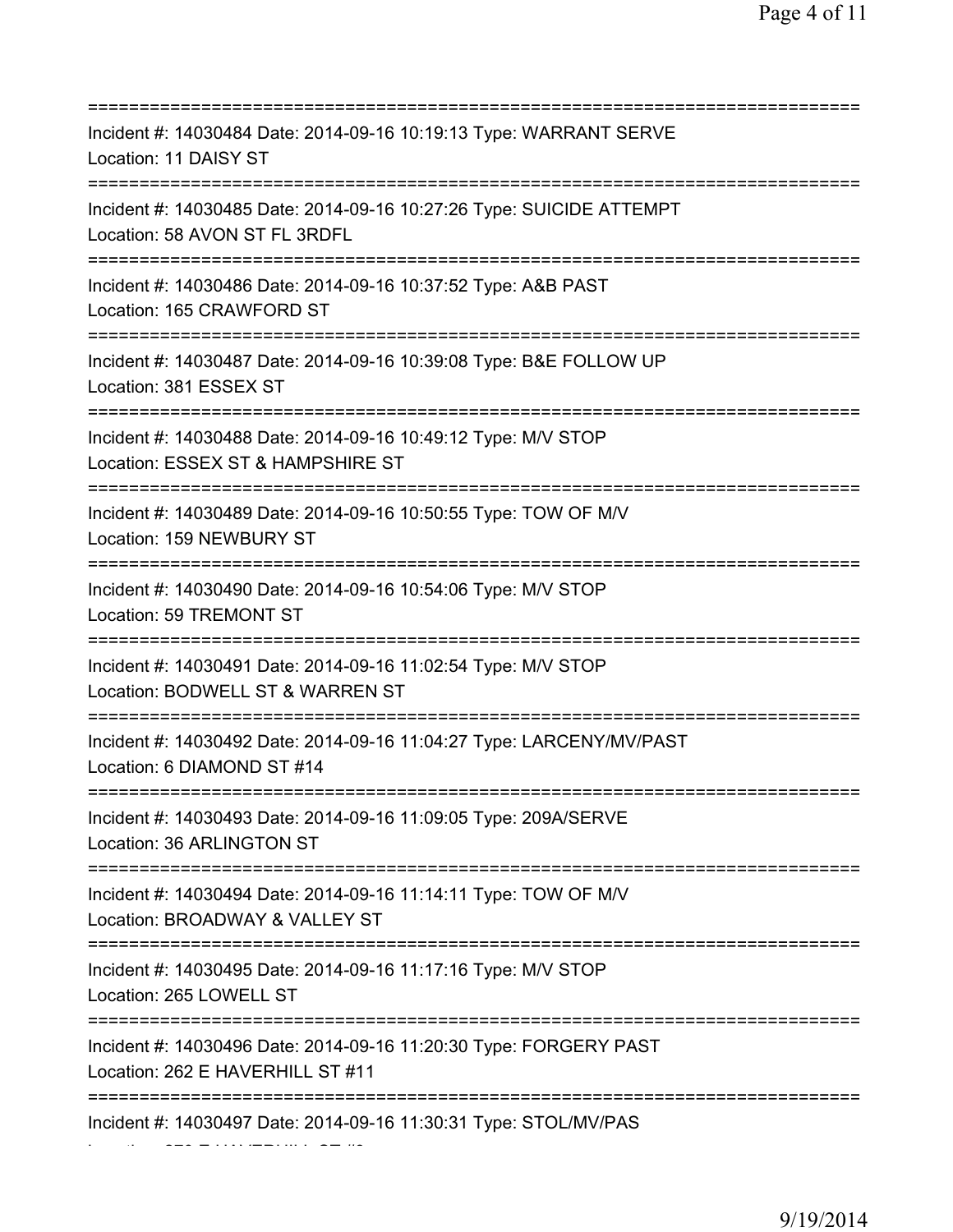| Incident #: 14030498 Date: 2014-09-16 11:46:30 Type: MV/BLOCKING<br>Location: 178 WALNUT ST                                        |
|------------------------------------------------------------------------------------------------------------------------------------|
| Incident #: 14030499 Date: 2014-09-16 11:57:34 Type: AUTO ACC/NO PI<br>Location: 311 MERRIMACK ST<br>======================        |
| Incident #: 14030500 Date: 2014-09-16 12:00:35 Type: SUS PERS/MV<br>Location: 14 BODWELL ST<br>======================              |
| Incident #: 14030501 Date: 2014-09-16 12:15:59 Type: M/V STOP<br>Location: 7 DAISY ST                                              |
| Incident #: 14030502 Date: 2014-09-16 12:17:14 Type: M/V STOP<br>Location: BROADWAY & CROSS ST<br>================================ |
| Incident #: 14030503 Date: 2014-09-16 12:19:51 Type: M/V STOP<br>Location: FITZ ST & LAWRENCE ST<br>===================            |
| Incident #: 14030504 Date: 2014-09-16 12:22:58 Type: 209A/SERVE<br>Location: 23 FURBER ST                                          |
| Incident #: 14030505 Date: 2014-09-16 12:28:00 Type: MEDIC SUPPORT<br>Location: TRAIN STATION / 211 MERRIMACK ST                   |
| Incident #: 14030506 Date: 2014-09-16 12:30:13 Type: 209A/SERVE<br>Location: 444 HAMPSHIRE ST                                      |
| Incident #: 14030507 Date: 2014-09-16 12:30:59 Type: DRUG VIO<br>Location: 25 WATER ST                                             |
| Incident #: 14030509 Date: 2014-09-16 12:32:33 Type: HARASSMENT<br>Location: 19 COOLIDGE ST                                        |
| Incident #: 14030508 Date: 2014-09-16 12:33:33 Type: WARRANT SERVE<br>Location: 515 ANDOVER ST #APT1                               |
| Incident #: 14030510 Date: 2014-09-16 12:37:54 Type: 209A/SERVE<br>Location: 45 BENNINGTON ST                                      |
| Incident #: 14030511 Date: 2014-09-16 12:40:13 Type: WIRE DOWN                                                                     |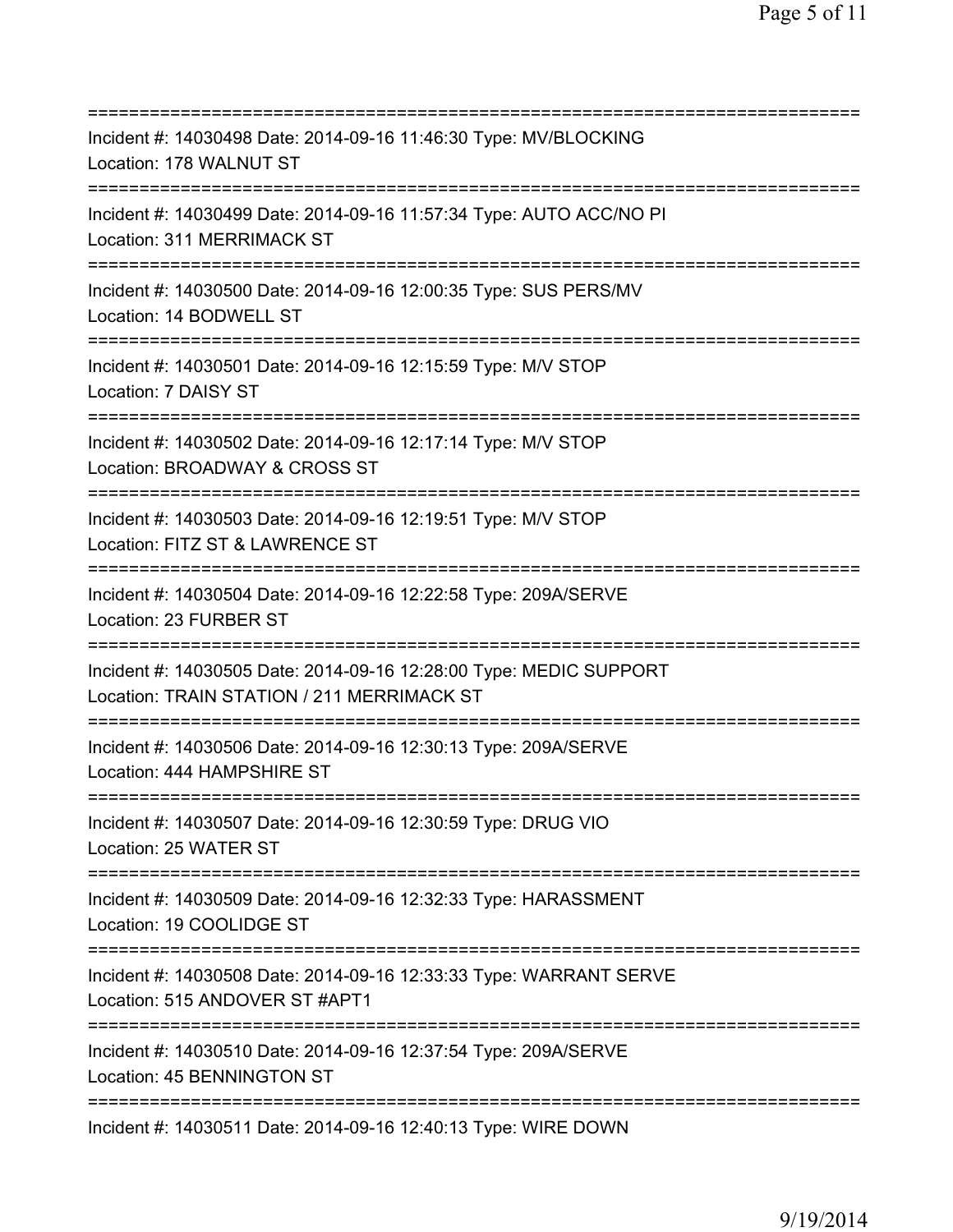| ========================                                                                                                          |
|-----------------------------------------------------------------------------------------------------------------------------------|
| Incident #: 14030512 Date: 2014-09-16 12:46:08 Type: M/V STOP<br>Location: 260 HAVERHILL ST<br>===================                |
| Incident #: 14030513 Date: 2014-09-16 12:48:19 Type: 209A/SERVE<br>Location: 383 CHESTER ST                                       |
| Incident #: 14030514 Date: 2014-09-16 12:56:11 Type: AUTO ACC/NO PI<br>Location: 290 MERRIMACK ST                                 |
| Incident #: 14030515 Date: 2014-09-16 12:57:52 Type: M/V STOP<br>Location: METHUEN ST & MILL ST                                   |
| Incident #: 14030516 Date: 2014-09-16 13:08:30 Type: M/V STOP<br>Location: ESSEX ST & JACKSON ST                                  |
| Incident #: 14030517 Date: 2014-09-16 13:14:01 Type: AUTO ACC/NO PI<br>Location: 46 NEWTON ST<br>================================ |
| Incident #: 14030518 Date: 2014-09-16 13:31:27 Type: LIC PLATE STO<br>Location: 1 COMMONWEALTH DR                                 |
| Incident #: 14030519 Date: 2014-09-16 13:33:41 Type: M/V STOP<br>Location: AMESBURY ST & ESSEX ST                                 |
| Incident #: 14030520 Date: 2014-09-16 13:36:04 Type: TOW OF M/V<br>Location: BOWDOIN ST & BROOKFIELD ST                           |
| Incident #: 14030521 Date: 2014-09-16 13:42:08 Type: 209A/VIOLATION<br>Location: 32 LAWRENCE ST                                   |
| Incident #: 14030522 Date: 2014-09-16 13:50:53 Type: KEEP PEACE<br><b>Location: WEST ST</b>                                       |
| Incident #: 14030523 Date: 2014-09-16 13:57:22 Type: ALARMS<br>Location: MARY IMMACULATE / 191 MAPLE ST #3G                       |
| Incident #: 14030524 Date: 2014-09-16 14:13:22 Type: M/V STOP<br>Location: 102 SALEM ST                                           |
| Incident #: 14030525 Date: 2014-09-16 14:25:34 Type: SUS PERS/MV                                                                  |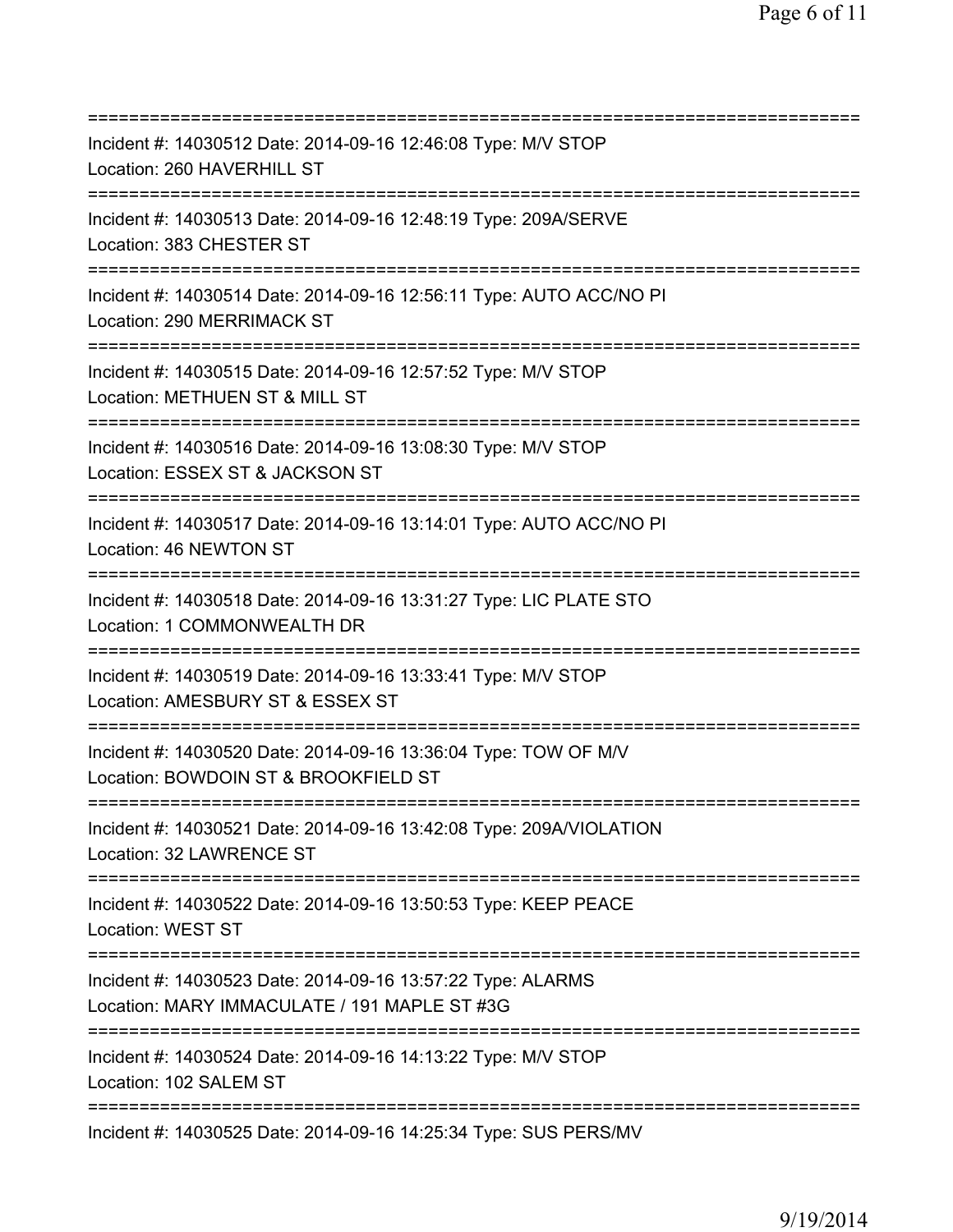| Location: MERRIMACK ST & S UNION ST                                                                                                   |
|---------------------------------------------------------------------------------------------------------------------------------------|
| Incident #: 14030526 Date: 2014-09-16 14:37:18 Type: 209A/SERVE<br>Location: 26 SANBORN ST                                            |
| Incident #: 14030527 Date: 2014-09-16 14:41:13 Type: M/V STOP<br>Location: 32 LAWRENCE ST                                             |
| Incident #: 14030528 Date: 2014-09-16 14:44:47 Type: A&B D/W PAST<br>Location: 255 E HAVERHILL ST<br>-------------------------------- |
| Incident #: 14030529 Date: 2014-09-16 14:46:26 Type: M/V STOP<br>Location: 83 EVERETT ST                                              |
| Incident #: 14030530 Date: 2014-09-16 14:46:31 Type: TRESPASSING<br>Location: 266 BROADWAY                                            |
| Incident #: 14030531 Date: 2014-09-16 14:47:59 Type: M/V STOP<br>Location: ACTON ST & BROADWAY                                        |
| Incident #: 14030532 Date: 2014-09-16 14:53:03 Type: M/V STOP<br>Location: 95 EVERETT ST                                              |
| Incident #: 14030533 Date: 2014-09-16 15:03:41 Type: DISTURBANCE<br>Location: 106 WATER ST FL 3RD FL                                  |
| Incident #: 14030534 Date: 2014-09-16 15:08:29 Type: DRUG VIO<br>Location: FRANKLIN ST & LOWELL ST                                    |
| Incident #: 14030535 Date: 2014-09-16 15:09:25 Type: A&B PROG<br>Location: MCDONALDS / 50 BROADWAY                                    |
| Incident #: 14030536 Date: 2014-09-16 15:12:05 Type: LARCENY/MV/PAST<br>Location: 660 S UNION ST                                      |
| Incident #: 14030537 Date: 2014-09-16 15:14:27 Type: M/V STOP<br>Location: 97 EVERETT ST                                              |
| Incident #: 14030538 Date: 2014-09-16 15:27:26 Type: DRUG VIO<br>Location: 235 BROADWAY                                               |
| Indidnot #: 4 ANONEON Data: 004 A NO 42 4E.00.42 Tunn: MAN/ CTOD                                                                      |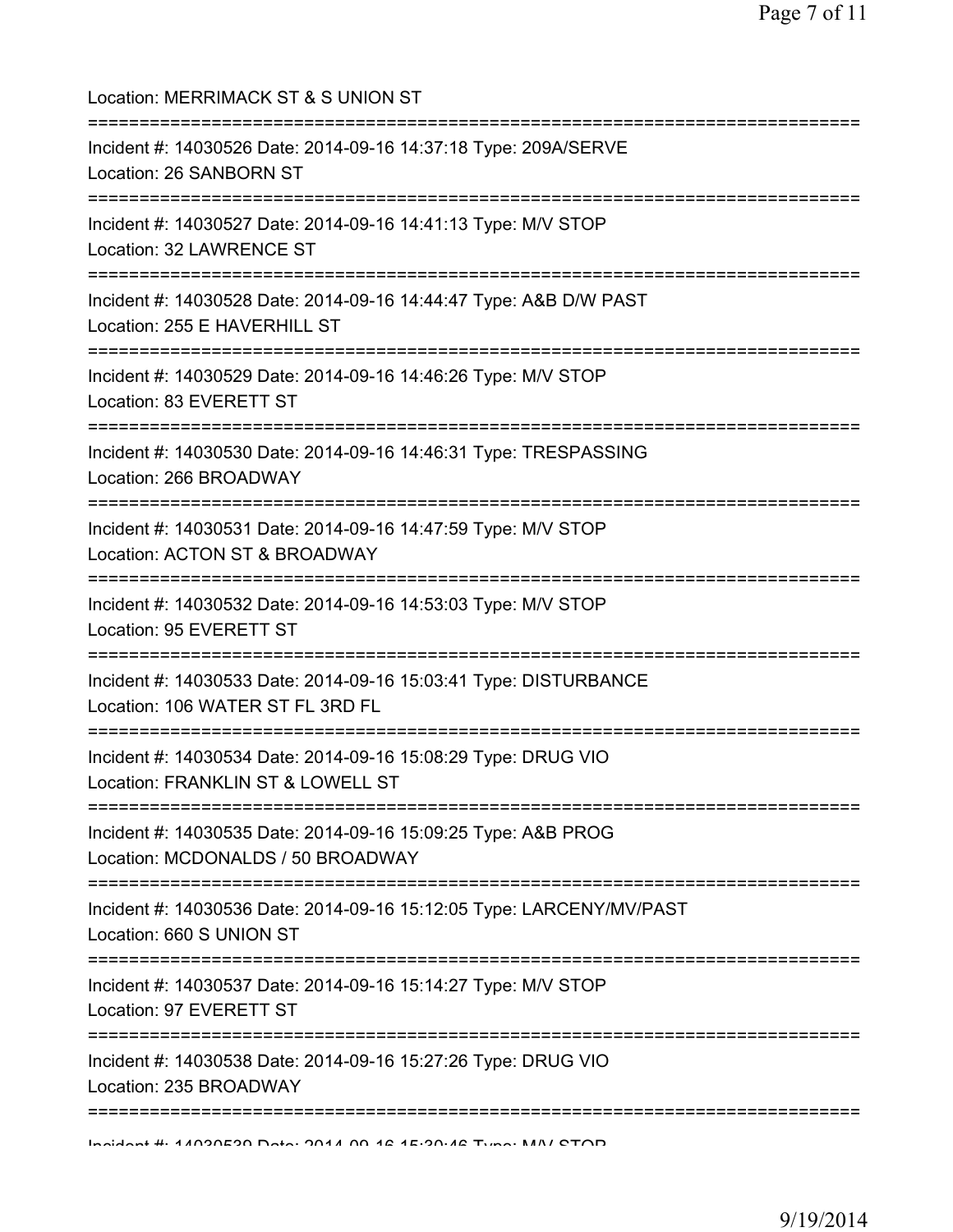Location: 205 BROADWAY

| Incident #: 14030540 Date: 2014-09-16 15:44:11 Type: SUS PERS/MV<br>Location: 73 WINTHROP AV                                   |
|--------------------------------------------------------------------------------------------------------------------------------|
| Incident #: 14030541 Date: 2014-09-16 15:51:00 Type: INVESTIGATION<br>Location: 5 BLASER CT FL 1ST                             |
| Incident #: 14030542 Date: 2014-09-16 15:52:50 Type: DRUG VIO<br>Location: SHOWCASE CINEMA / 6 CHICKERING ST                   |
| Incident #: 14030543 Date: 2014-09-16 16:06:38 Type: KEEP PEACE<br>Location: 84 KINGSTON ST<br>;============================== |
| Incident #: 14030544 Date: 2014-09-16 16:11:07 Type: AUTO ACC/NO PI<br>Location: ESSEX ST & LAWRENCE ST                        |
| Incident #: 14030545 Date: 2014-09-16 16:13:53 Type: ALARM/BURG<br>Location: MUNOZ RESD / 115 FERRY ST                         |
| Incident #: 14030546 Date: 2014-09-16 16:20:17 Type: INVESTIGATION<br>Location: 222 VALLEY ST                                  |
| Incident #: 14030547 Date: 2014-09-16 16:23:07 Type: MEDIC SUPPORT<br>Location: 280 BROADWAY #APT 4                            |
| Incident #: 14030548 Date: 2014-09-16 17:01:24 Type: FORGERY PAST<br>Location: 26 MEDFORD ST                                   |
| Incident #: 14030549 Date: 2014-09-16 17:03:24 Type: 911 HANG UP<br>Location: 277 HIGH ST FL 1                                 |
| Incident #: 14030551 Date: 2014-09-16 17:14:52 Type: DOMESTIC/PAST<br>Location: 53 BRADFORD ST                                 |
| Incident #: 14030550 Date: 2014-09-16 17:15:35 Type: AUTO ACC/NO PI<br>Location: MERRIMACK ST & S UNION ST                     |
| Incident #: 14030552 Date: 2014-09-16 17:25:52 Type: M/V STOP<br>Location: 11 LAWRENCE ST                                      |
|                                                                                                                                |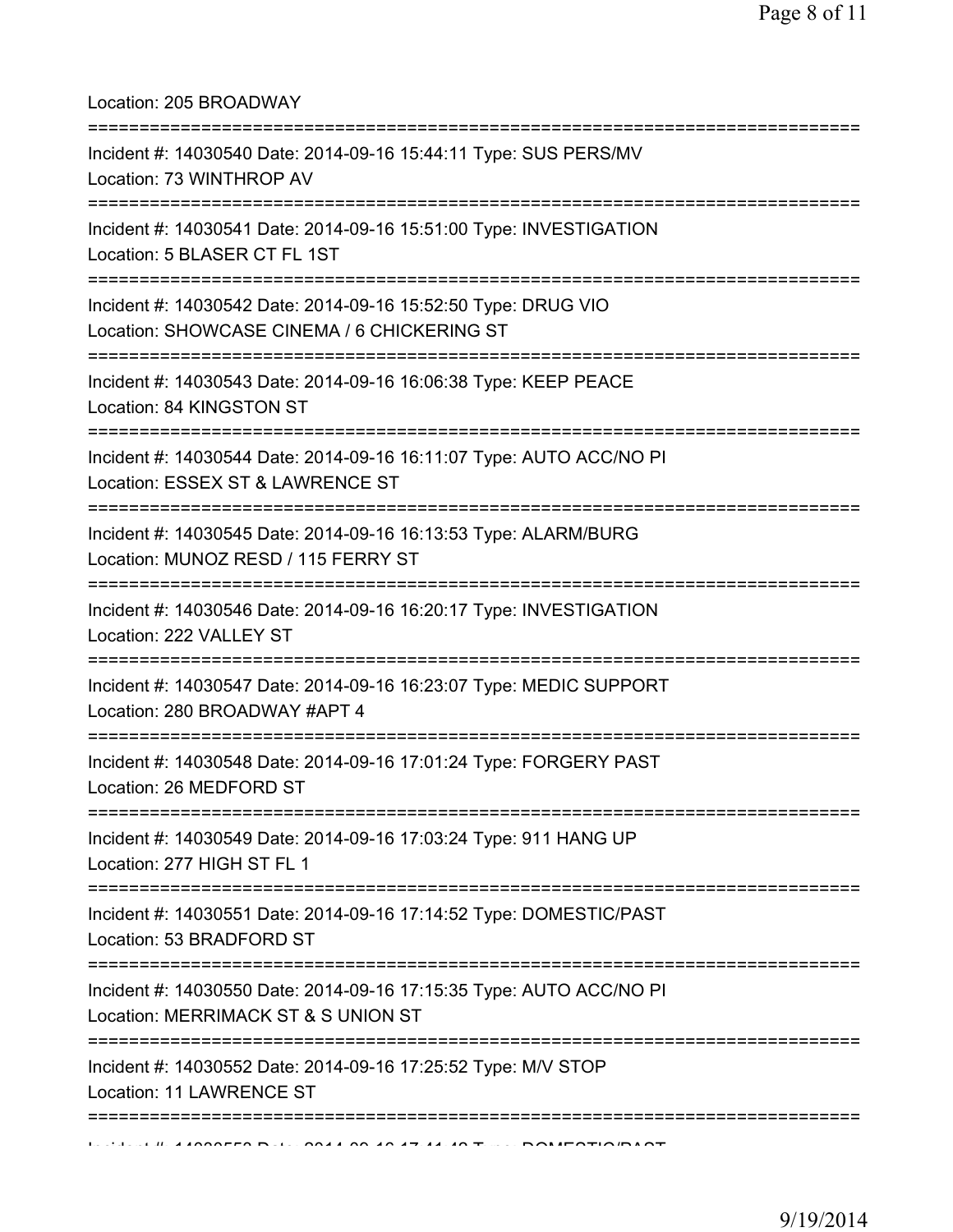| Location: BROADWAY & LOWELL ST                                                                                                                   |
|--------------------------------------------------------------------------------------------------------------------------------------------------|
| Incident #: 14030554 Date: 2014-09-16 17:54:16 Type: AUTO ACC/NO PI<br>Location: 171 JACKSON ST<br>====================================          |
| Incident #: 14030555 Date: 2014-09-16 17:55:49 Type: ALARM/BURG<br>Location: DUNKIN DONUTS / 61 S UNION ST<br>================================== |
| Incident #: 14030556 Date: 2014-09-16 18:11:15 Type: GENERAL SERV<br>Location: WALK IN WALK IN / 82 KNOX ST<br>================                  |
| Incident #: 14030557 Date: 2014-09-16 18:17:10 Type: MV/BLOCKING<br>Location: HOLTON ST                                                          |
| =====================<br>Incident #: 14030558 Date: 2014-09-16 18:21:05 Type: SUS PERS/MV<br>Location: 377 WATER ST                              |
| Incident #: 14030559 Date: 2014-09-16 18:33:15 Type: LARCENY/PAST<br>Location: 120 HOWARD ST #2                                                  |
| Incident #: 14030560 Date: 2014-09-16 18:38:37 Type: NOISE ORD<br>Location: 388 HAMPSHIRE ST                                                     |
| Incident #: 14030561 Date: 2014-09-16 18:44:04 Type: DOMESTIC/PAST<br>Location: 114 BAILEY ST #1                                                 |
| Incident #: 14030562 Date: 2014-09-16 18:51:10 Type: DISORDERLY<br>Location: MERRIMACK ST & PARKER ST                                            |
| Incident #: 14030563 Date: 2014-09-16 18:56:23 Type: M/V STOP<br>Location: MERRIMACK ST & PARKER ST                                              |
| :=================<br>Incident #: 14030564 Date: 2014-09-16 18:58:00 Type: UNWANTEDGUEST<br>Location: 1 PARKER ST                                |
| Incident #: 14030565 Date: 2014-09-16 19:03:32 Type: DISORDERLY<br>Location: PARK ST & WALNUT ST                                                 |
| Incident #: 14030566 Date: 2014-09-16 19:17:41 Type: SUICIDE ATTEMPT<br>Location: 137 E HAVERHILL ST #1                                          |
|                                                                                                                                                  |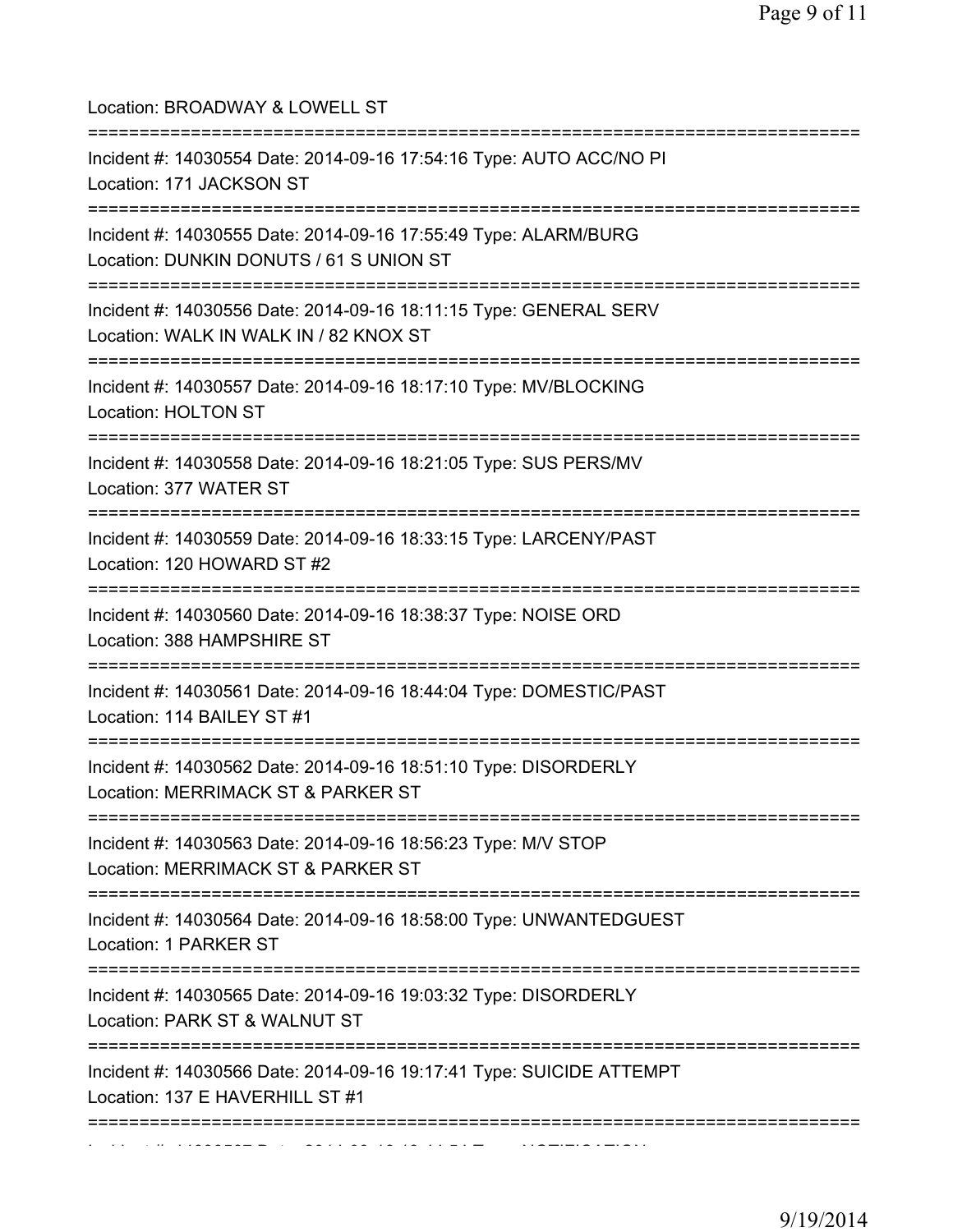Location: 423 S BROADWAY #1 =========================================================================== Incident #: 14030568 Date: 2014-09-16 19:55:55 Type: NOISE ORD Location: 37 BROOKFIELD ST =========================================================================== Incident #: 14030569 Date: 2014-09-16 20:25:01 Type: WIRE DOWN Location: BROADWAY & WATER ST =========================================================================== Incident #: 14030570 Date: 2014-09-16 20:26:08 Type: WOMAN DOWN Location: 621 COMMON ST =========================================================================== Incident #: 14030571 Date: 2014-09-16 20:28:26 Type: INVESTIGATION Location: 354 WATER ST =========================================================================== Incident #: 14030572 Date: 2014-09-16 20:30:37 Type: ALARM/BURG Location: J + J SUPER SUB / 277 MERRIMACK ST =========================================================================== Incident #: 14030573 Date: 2014-09-16 20:37:11 Type: ASSSIT AMBULANC Location: 2 FORDHAM RD =========================================================================== Incident #: 14030574 Date: 2014-09-16 20:55:29 Type: ROBBERY PROG Location: 135 S BROADWAY =========================================================================== Incident #: 14030575 Date: 2014-09-16 21:32:25 Type: M/V STOP Location: HAVERHILL ST & WEST ST =========================================================================== Incident #: 14030576 Date: 2014-09-16 21:32:50 Type: SUS PERS/MV Location: 7 PLEASANT TER =========================================================================== Incident #: 14030577 Date: 2014-09-16 21:35:17 Type: MISSING PERS Location: 637 HOWARD ST =========================================================================== Incident #: 14030578 Date: 2014-09-16 21:42:04 Type: INVESTIGATION Location: 90 LOWELL ST =========================================================================== Incident #: 14030579 Date: 2014-09-16 21:44:20 Type: M/V STOP Location: HAVERHILL ST & WEST ST =========================================================================== Incident #: 14030580 Date: 2014-09-16 21:47:39 Type: DOMESTIC/PROG Location: HOLIDAY INN EXPRESS / 224 WINTHROP AV ===========================================================================